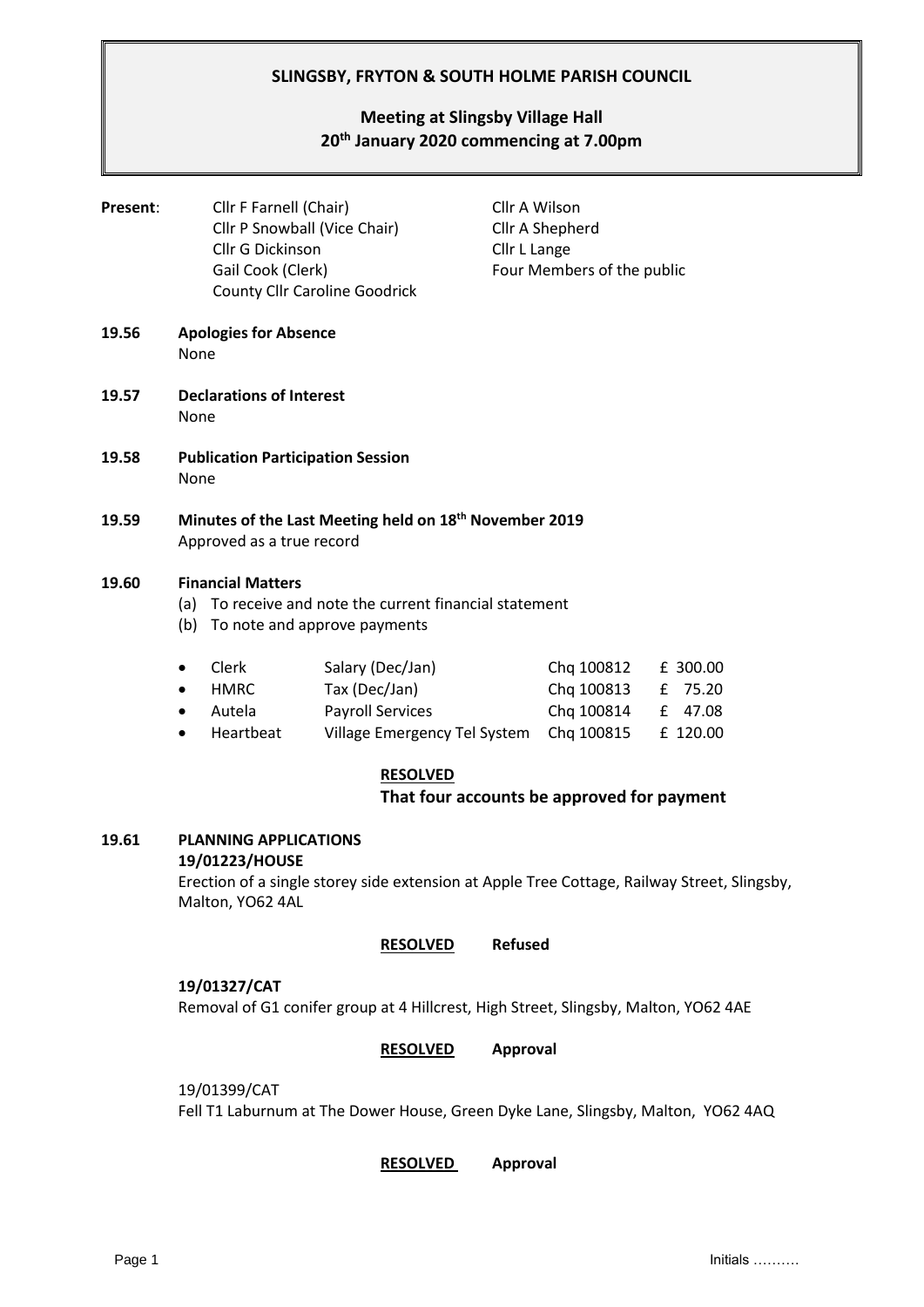#### **19.62 PARISH FIELD TENDER**

The current tenancy comes to an end shortly, the current tenant has confirmed that they will not be tendering for the field again. A tender advert has been placed on the notice board, village website and Triangle.

### **ACTION: Clerk to send a letter to the tenants requesting that the hedge be cut prior to the end of the tenancy and field returned to a suitable condition.**

#### **19.63 PARISH ITEMS**

#### **(a) Street Lights**

The Clerk and Chair attended a site meeting with Peter Ball, NYCC Street Lighting to discuss replacing the heritage lights in Railway Street to LED. Costs for this work will be discussed at the next meeting.

#### **(b) Highways Issues**

Pot hole to be reported at the end Totten Lane on the right going out of Slingsby. Pot hole to be reported near the pull in just over the bridge between South Holme and Ness.

Report blocked causing surface water on the right between West Farm entrance and Beech Tree Farm, South Holme.

The Parish Council have received a complaint from a Slingsby resident with regard to HGV lorries travelling through the village. Local farmers will endeavour to receive HGV deliveries after 6am and before 10pm whenever possible.

#### **(c) Dog Fouling**

Clerk to purchase two dog waste bins for either end of the Fryton footpath, subject to confirmation from Ryedale District Council that they will empty the two additional bins.

#### **(d) Village Drainage Survey**

Chairman to contact Simon Thackeray with regard to the village drainage system.

#### **(e) Speeding**

The speed camera van has been deployed in the village on several occasions.

A traffic survey has been carried out on the B1257, based on the results the survey no further action will be taken. Cllr Dickinson has agreed to discuss the possibility of carrying out an additional survey in a new location on the B1257.

#### **(f) Cemetery Maintenance**

The Chairman has spoken to a local contractor with regard to addressing the mole issue in the cemetery.

# **(g) Verge, Hedge & Footpath Maintenance**

No issues

# **(h) Fryton Bench Replacement**

Cllr Dickinson has removed the broken bench from the top of Fryton and will remove the broken bench on the railway line at Fryton and the bench in the centre of Fryton. A new bench is to be installed at the top of Fryton . Benches for the railway line and centre of Fryton will be discussed at the next meeting.

# **(i) Notice Board Representative**

Mrs Carmichael has kindly offered to carry out the role of notice board representative for the village.